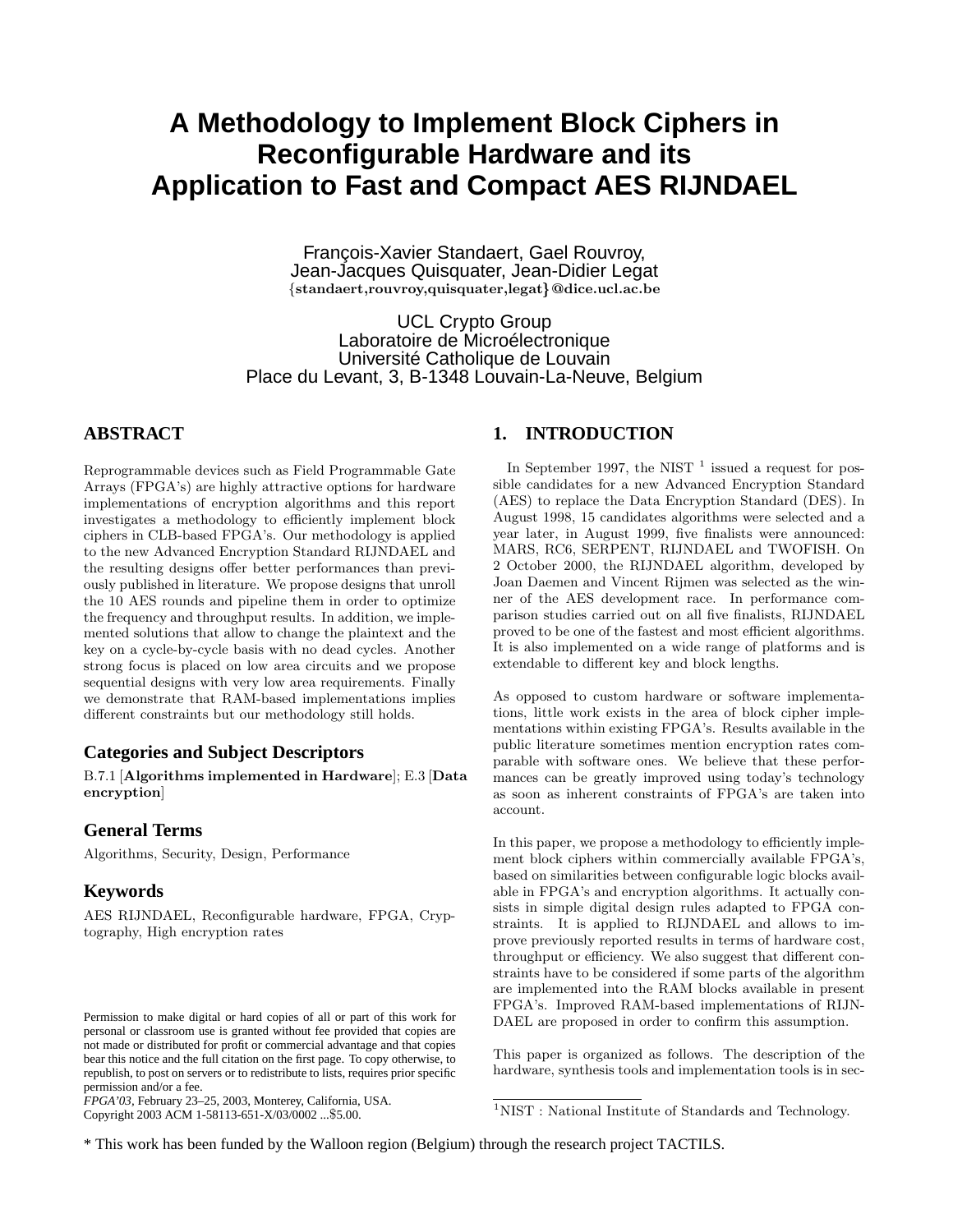tion 2. Section 3 gives a short mathematical description of RIJNDAEL and we propose an efficient representation of the key scheduling algorithm by means of a key round. Our design methodology is proposed in section 4 and applied to RIJNDAEL in section 5. Comparisons between our implementation results and other published designs are in section 6 and conclusions are in section 7.

## **2. HARDWARE DESCRIPTION**

All our implementations were carried out on XILINX VIRT-EX1000BG560-6 and XILINX VIRTEX3200ECG1156-8 FP-GA's. We chose these technologies in order to allow relevant comparisons with the best-known FPGA implementations of RIJNDAEL. In this section, we briefly describe the structure of a VIRTEX FPGA as well as the synthesis and implementation tools that were used to obtain our results.

Configurable Logic Blocks (CLB's): The basic building block of the VIRTEX logic block is the logic cell (LC). A LC includes a 4-input function generator, carry logic and a storage element. The output from the function generator in each LC drives both the CLB output and the D input of the flip-flop. Each VIRTEX CLB contains four LC's, organized in two similar slices. Figure 1, shows a detailed view of a single slice. Virtex function generators are implemented as 4-input look-up tables (LUT's). In addition to operate as a function generator, each LUT can provide a  $16\times1$ -bit synchronous RAM. Furthermore, the two LUT's within a slice can be combined to create a  $16\times2$ -bit or  $32\times1$ -bit synchronous RAM or a 16×1-bit dual port synchronous RAM. The VIRTEX LUT can also provide a 16-bit shift register.

The storage elements in the VIRTEX slice can be configured either as edge-triggered D-type flip-flops or as level-sensitive latches. The D inputs can be driven either by the function generators within the slice or directly from slice inputs, bypassing function generators.

The F5 multiplexer in each slice combines the function generator outputs. This combination provides either a function generator that can implement any 5-input function, a 4:1 multiplexer, or selected functions of up to nine bits. Similarly, the F6 multiplexer combines the outputs of all four function generators in the CLB by selecting one of the F5 multiplexer outputs. This permits the implementation of any 6-input function, an 8:1 multiplexer, or selected functions up to 19 bits. The arithmetic logic also includes a XOR gate that allows a 1-bit full adder to be implemented within an LC. In addition, a dedicated AND gate improves the efficiency of multiplier implementations.

Finally, VIRTEX FPGA's incorporate several large RAM blocks. These complement the distributed LUT implementations of RAM's. Every block is a fully synchronous dualported 4096-bit RAM with independent control signals for each port. The data widths of the two ports can be configured independently.

Our hardware: A VIRTEX1000BG560-6 FPGA contains 12288 slices and 32 RAM blocks, which means 24576 LUT's and 24576 flip-flops. A VIRTEX3200ECG1156-8 FPGA contains 32448 slices and 208 RAM blocks, which means 64896 LUT's and 64896 flip-flops. In the next sections, we compare the number of LUT's, registers and slices. We also evaluate the delays and frequencies thanks to our synthesis tool. The synthesis was performed with FPGA Express 3.6.1 (SYNOPSYS) and the implementation with XILINX ISE-4. Finally, our circuit models were described using VHDL.

#### **3. BLOCK CIPHER DESCRIPTION**

RIJNDAEL is an iterated block cipher that operates on a 128-bit cipher state and uses a 128-bit key<sup>2</sup>. It consists of a serie of 10 applications of a key-dependent round transformation to the cipher state. In the following, we will individually define the component mappings and constants that build up RIJNDAEL, then specify the complete cipher in terms of these components.

Representation: The state and key are represented as a square array of 16 bytes. This array has 4 rows and 4 columns. It can also be seen as a vector in  $GF(2^8)^{16}$ . Let s be a cipher state or a key  $\in GF(2^8)^{16}$ , then  $s_i$  is the *i*-th byte of the state s and  $s_i(j)$  is the j-th bit of this byte.

Bytesub, the non-linear layer  $\gamma$ : The Bytesub transformation is a non-linear byte substitution, operating on each byte independently. The substitution table (or s-box) is invertible and is constructed by the composition of two operations:

- 1. The multiplicative inverse in  $GF(2^8)$ .
- 2. An affine transform over  $GF(2)$ .

Every byte is therefore considered as a polynomial with coefficients in  $GF(2)$ :  $b(x) = b_7x^7 + b_6x^6 + b_5x^5 + b_4x^4 + b_3x^3 +$  $b_2x^2 + b_1x^1 + b_0x^0$ .

$$
b_7b_6b_5b_4b_3b_2b_1b_0 \to b(x) \tag{1}
$$

Then bytesub consists of the parallel application of this sbox  $S$ :

$$
\gamma(a) = b \Leftrightarrow b_i = S[a_i], 0 \le i \le 15 \tag{2}
$$

The Shiftrow transformation  $\delta$ : In Shiftrow, the rows of the state are cyclically shifted over different offsets. Row 0 is not shifted, row 1 is shifted over 1 byte, row 2 over 2 bytes and row 3 over 3 bytes.

The Mixcolumn transformation  $\theta$ : In Mixcolumn, the columns of the state are considered as polynomials over  $GF(2^8)$  and multiplied modulo  $x^4 + 1$  with a fixed polynomial  $c(x)$ , given by:

$$
c(x) = 0.3'x^3 + 0.1'x^2 + 0.1'x + 0.2'
$$
 (3)

The polynomial is coprime to  $x^4 + 1$  and therefore is invertible. This can be written as a matrix multiplication:

| $b_0$      |  |    | $02\quad 03\quad 01\quad 01$                                  |    |    | a <sub>0</sub> |
|------------|--|----|---------------------------------------------------------------|----|----|----------------|
|            |  | 01 | $\begin{array}{ccc} 02 & 03 & 01 \\ 01 & 02 & 03 \end{array}$ |    |    | $a_1$          |
| $^{\,b_2}$ |  | 01 |                                                               |    |    | $a_2$          |
| 03         |  | 03 | 01                                                            | 01 | 02 | $a_3$          |

<sup>2</sup>Actually, there exist several versions of RIJNDAEL with different block and key lengths, but we focus on this one.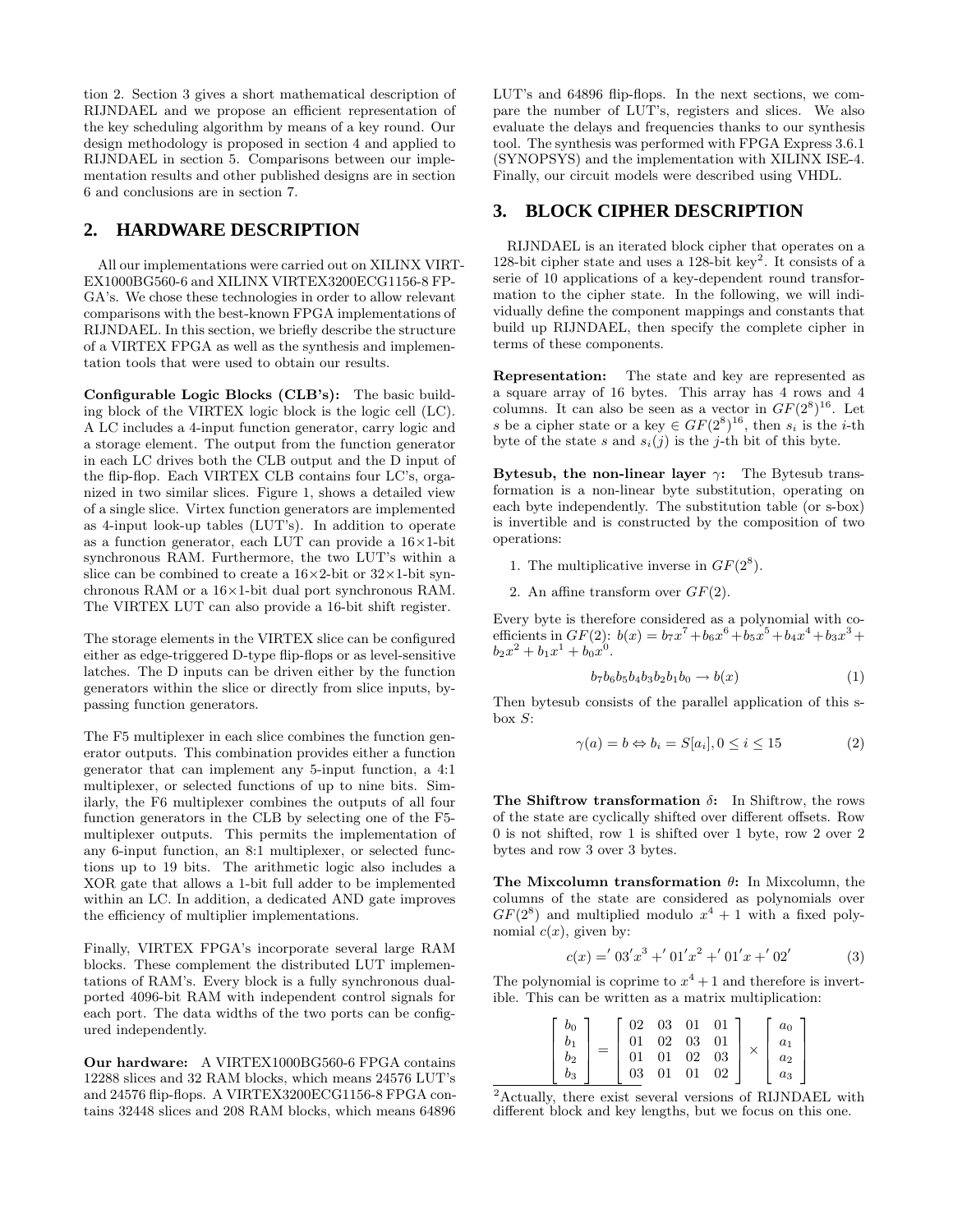

Figure 1: The VIRTEX slice.

Where  $(b_3, b_2, b_1, b_0)$  is a four-byte column of the state. An output byte of mixcolumn (for example  $b_0$ ) can be expressed  $as^3$ :

$$
b_0 = 0' 02' \times a_0 + 03' \times a_1 + 01' \times a_2 + 01' \times a_3
$$
\n<sup>(4)</sup>

We also define a function  $X$ , corresponding to the multiplication with '02' modulo the irreductible polynomial  $m(x) =$  $x^{8} + x^{4} + x^{3} + x + 1$ :  $X : GF(2^{8}) \rightarrow GF(2^{8}) : X(a) = b \Leftrightarrow$ 

$$
b(7) = a(6)
$$
  
\n
$$
b(6) = a(5)
$$
  
\n
$$
b(5) = a(4)
$$
  
\n
$$
b(4) = a(3) \oplus a(7)
$$
  
\n
$$
b(3) = a(2) \oplus a(7)
$$
  
\n
$$
b(2) = a(1) \oplus a(7)
$$
  
\n
$$
b(1) = a(0)
$$
  
\n
$$
b(0) = 0 \oplus a(7)
$$

The round key addition  $\sigma[K]$ : In this operation, a round key is applied to the state by a simple bitwise EXOR. The round key is derived from the cipher key by means of the key schedule. The round key length is equal to the block length.

$$
\sigma[k](a) = b \Leftrightarrow b_i = a_i \oplus k_i, 0 \le i \le 15 \tag{5}
$$

The round transformation  $\rho[K]$ : The round transformation can be written as a composition of the four precedent transformations<sup>4</sup>:

$$
\rho[K] = \sigma[K] \circ \theta \circ \delta \circ \gamma \tag{6}
$$

The key schedule: The round keys are derived from the cipher key by means of the key schedule. This consists of two transformations: the key expansion and the round key selection. In our description, Subsyte (SB) is a function that takes a 4-byte word in which each byte is the result of applying the RIJNDAEL s-box. The function Rotbyte (RB) returns a word in which the bytes are a cyclic permutation of those in its inputs such that the input word  $(a, b, c, d)$  produces the output word  $(b, c, d, a)$ . Finally,  $RC(i)$  is a 8-bit round constant for the round  $i$ .

The key schedule can be easily described by the use of a key round  $\beta$  that takes four 4-byte input words, corresponding to a 128-bit key, and produces four 4-byte output words. The first round key  $K_0$  is the cipher key, then, we have:

$$
K_{i+1} = \beta(K_i), i = 0, ..., 10
$$
\n<sup>(7)</sup>

Figure 2 illustrates the key round of Rijndael where registers needed for efficiency purposes are already mentioned.

The complete cipher: Rijndael is defined for the cipher key K as the transformation Rijndael $[K]= \alpha[K_0, K_1, ..., K_{10}]$ applied to the plaintext where:

 $\alpha[K_0, K_1, ..., K_{10}] = \sigma[K_{10}] \circ \delta \circ \gamma \circ (\bigcirc_{r=1}^9 \rho[K_r]) \circ \sigma[K_0]$  (8) <sup>4</sup>Read  $\sigma[K](\theta(\delta(\gamma)))$ .

 $^3\oplus$  is the bitwise EXOR operation.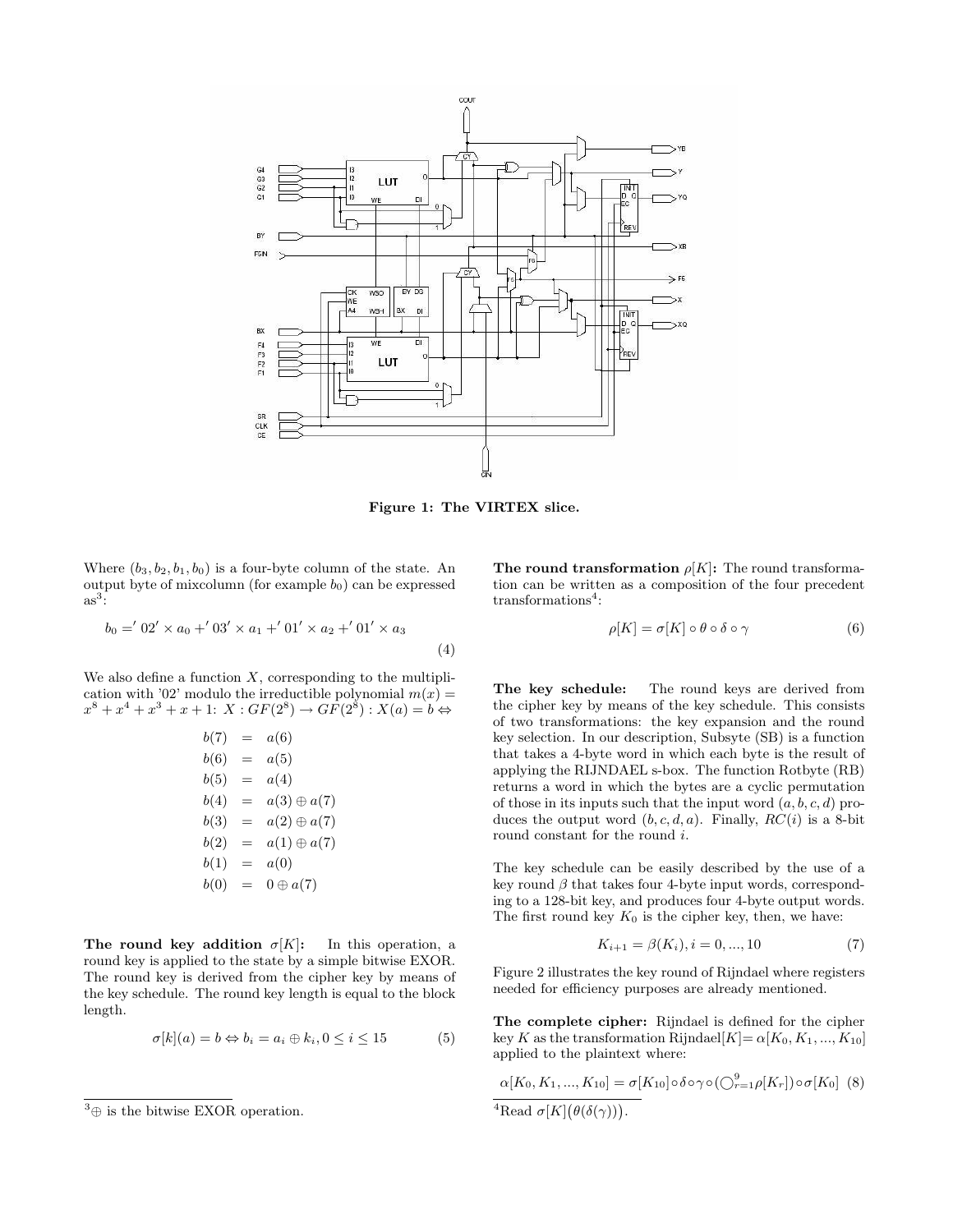

Figure 2: The key round  $\beta$ .

Our implementations are based on this description of AES Rijndael.

# **4. DESIGN METHODOLOGY:**

FPGA's are very efficient devices and they are suitable for high work frequencies. However the CLB structure described in section 2 involves constraints to take into account if an optimal design is wanted. As the slice of Figure 1 is divided into logic elements and storage elements, an efficient implementation will be the result of a better compromise between logic used, storage used and resulting performances. Typically, the designer tries to limit its critical path inside one CLB slice without consuming slices for register usage only.

Most modern block ciphers are iterated<sup>5</sup> and their round function usually consists of very simple algebraic or logic operations. As a consequence, they are suitable for efficient FPGA implementations by nature and the following methodology is a relevant tool to obtain good circuits. It actually consists in simple digital design rules applied to FPGA's.

- 1. Implement every basic component of the block cipher. Synthetise them and compute their LUT cost and critical path.
- 2. Insert registers in the basic components in order to limit the critical path inside one slice. The number of registers needed should never exceed the number of LUT's computed in step 1. An efficient usage of the slice implies to take advantage of additional EXOR gates and multiplexors available in the slice.
- 3. Combine basic components if they offer possible optimizations. Registers do not need to be placed between components only.
- 4. Build the round and the key round and adapt their number of pipeline stages if different. Use shift regis-

ters if needed because they allow more efficient implementations than repeated registers.

5. Build the complete cipher from these optimal components and implement the resulting design.

At every step, efficiency can be checked by computing the ratio Nbr of  $LUT's/Nbr$  of registers. It always should be close to one. Let the efficiency of a block cipher be the ratio Area  $(slices)/Throughput$  (Mbits/s). This methodology allows to get very efficient designs after synthesis. However, the implementation (specially the place and route step) of large designs is often difficult and sometimes implies additional constraints that can be overcome by modifying some parts of the design. This explain the frequently large difference between estimated frequency after synthesis and work frequency after implementation.

In the next section, we illustrate this methodology and apply it to the block cipher RIJNDAEL.

### **5. IMPLEMENTATION:**

In order to allow relevant comparisons with existing FPGA implementations of RIJNDAEL, we performed different experiments with different technologies, depending on the use of RAM blocks to implement the substitution box or on the FPGA used: VIRTEX or VIRTEX-E. In the next section, the delay is estimated after synthesis<sup>6</sup>, with a VIRTEX1000-BG560-6.

### **5.1 Components:**

Bytesub, the non-linear layer  $\gamma$ : We implemented Bytesub as a large multiplexor, and took advantage of FPGA configurations to implement these ones. The upper part of Figure 6 illustrates the implementation of the Rijndael sbox. We pipelined  $\gamma$  by inserting two registers so that the critical path corresponds to one 4-input LUT, one multiplexor F5 and one multiplexor F6. Table 1 summarizes the synthesis results for the non-linear transform  $\gamma$  where the

<sup>&</sup>lt;sup>5</sup>The block cipher is defined as the application of a number of key-dependant transformations called round function.

<sup>6</sup>FPGA Express (SYNOPSYS).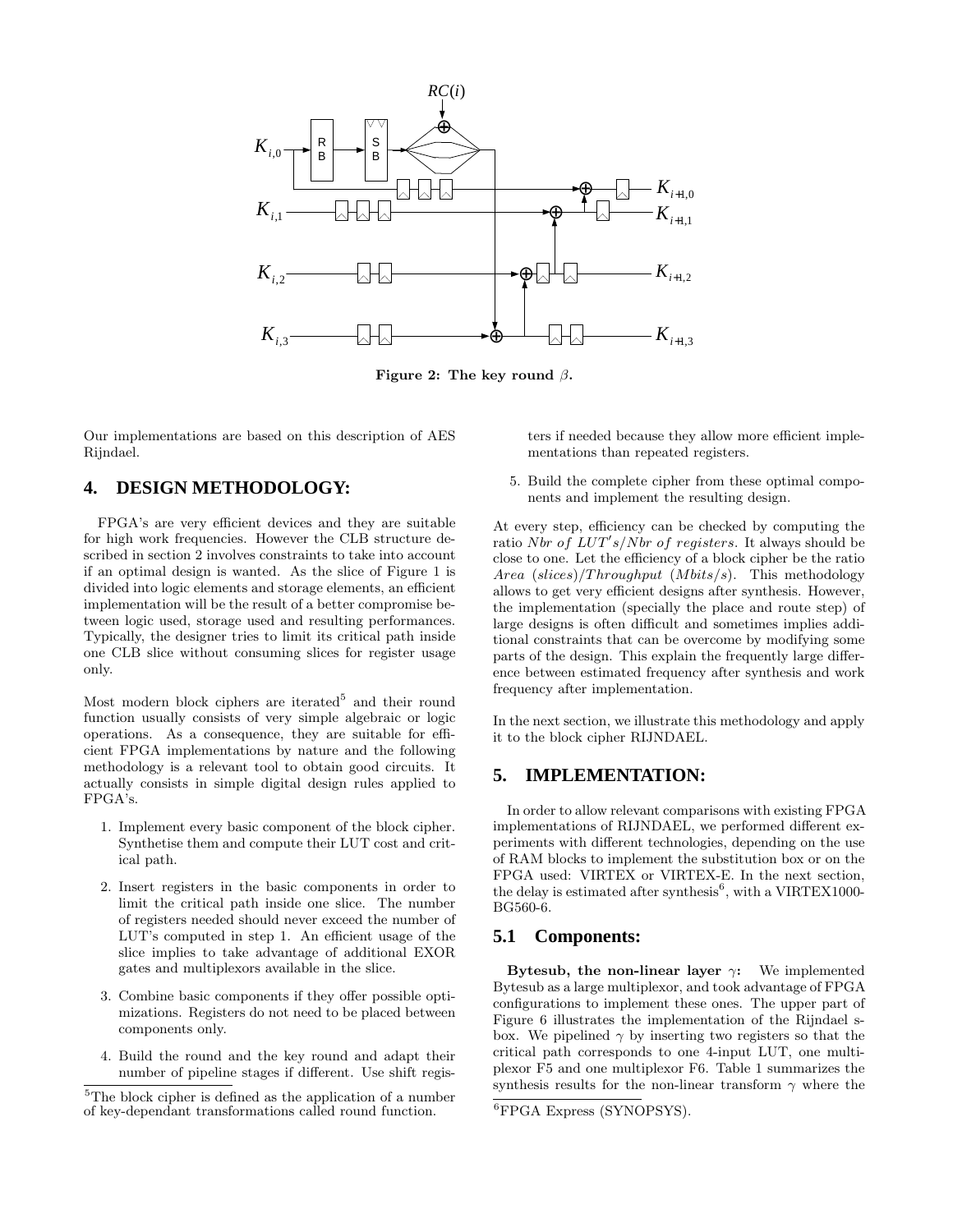|                                               | Component   Nbr of LUT   Nbr of registers   Estimated delay $(ns)$ |
|-----------------------------------------------|--------------------------------------------------------------------|
| $144 \times 16 = 2304$   $42 \times 16 = 672$ | - 5.8                                                              |

Table 1: Synthesis of the non-linear layer  $\gamma$ .



Figure 3: The function  $X$ .

s-box is repeated 16 times.

Another possibility is to use the RAM blocks available inside the VIRTEX to implement substitution boxes. The resulting bytesub transform uses 8 RAM blocks and is performed in one clock cycle. We discuss the RAM-based implementations of RIJNDAEL in section 6.

The shiftrow transformation  $\delta$ : This is just routing information and takes no place in the design.

The Mixcolumn transformation  $\theta$ : Mixcolum operates on a 4-byte column and corresponds to multiplications and additions in  $GF(2^8)$ . For example, for the output byte  $b_0$ , we have:

$$
b_0 = 0.2'a_0 + 0.3'a_1 + 0.1'a_2 + 0.1'a_3 \tag{9}
$$

We implemented multiplications with a function  $X$  that corresponds with the multiplication with '02', modulo the irreducible polynomial  $m(x) = x^8 + x^4 + x^3 + x + 1$ . Figure 3 illustrates the function  $X$ . Note that output bits  $0,2,5,6,7$  just correspond to input bits shifted. Only 3 bits are modified by an EXOR operation. From this, we can easily represent an output byte of  $\theta$  as shown in Figure 4:

$$
b_0 = X(a_0) \oplus X(a_1) \oplus a_1 \oplus a_2 \oplus a_3 \tag{10}
$$

Interesting combinations between Mixcolumn and the key addition can be performed when observing the structure of the Virtex slice (see Figure 1). Indeed, we observe that a slice offers the possibility to perform an EXOR between 5 bits: four bits are managed by the LUT and the last one by an EXOR gate next to the LUT. We will take advantage of this and try to keep our critical path inside one Virtex slice.

Combining Mixcolumn and Addroundkey: The Mixadd transform  $\epsilon$ . On Figure 4, we observe that an output byte of  $\theta$  is obtained by a bitwise EXOR between 5 bytes: 3 are input bytes and the remaining ones are output bytes of X. However, looking at the bit level, we know that 5 output bits of X are just shifted input bits. For these ones, only one register is needed to pipeline the diffusion layer.

For the 3 remaining bits, there is an additional EXOR inside



Figure 5: The Mixadd transform  $\epsilon$  at the bit level.

the function  $X$ . Therefore, for these bits, we compute the bitwise EXOR between the 3 left bytes of Figure 4 and the output bits of  $X$  independently. Then we insert a register. A bitwise EXOR operation remains to be carried out and we combine it with the key addition. The resulting Mixadd transformation only needs two register levels to keep a critical path inside one slice.

Figure 5 illustrates the combination of Mixcolumn and Addroundkey at the bit level. Finally, Table 2 summarizes the synthesis results for the Mixadd transformation.

#### **5.2 The round and key round functions:**

Based on the above components, we can build the round and key round functions and evaluate their hardware cost. Figure 6 illustrates the round function of Rijndael. Figure 2 illustrates its key round. Both contain 4 registers levels. Note that Subbyte has the same inner structure as Bytesub and therefore the same number of register levels. The synthesis results for the round  $\rho$  and key round  $\beta$  functions are given in table 3.

# **6. COMPARISONS:**

#### **6.1 LUT-based implementations:**

In [3, 4, 5, 6, 7], different LUT-based FPGA implementations of RIJNDAEL encryption are proposed within a VIR-TEX1000. In the next section, we propose designs implemented on the same technology and compare them with existing results.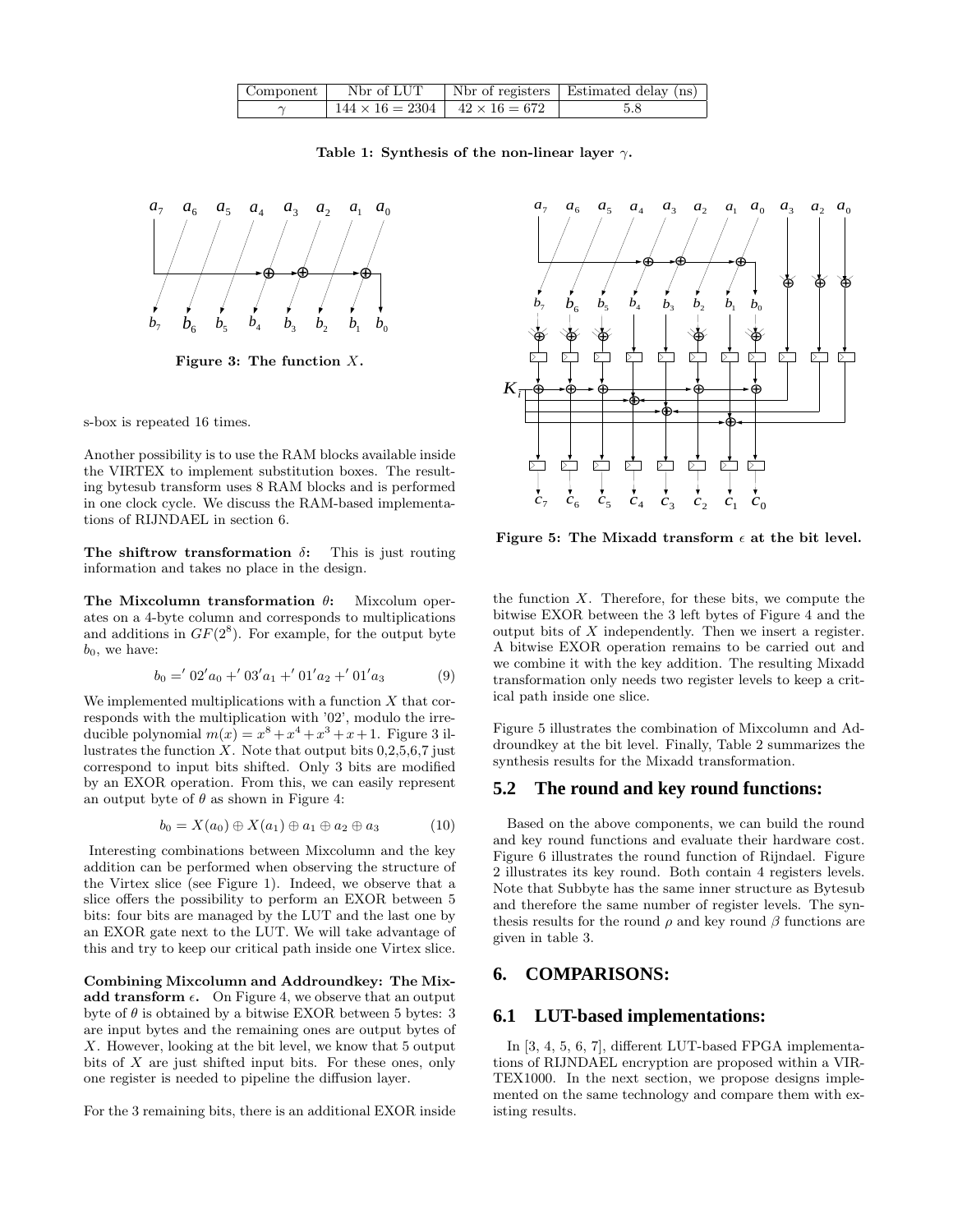

Figure 4: Output byte  $b_0$  of the Mixcolumn transform  $\theta$ .

|     |     | Component   Nbr of LUT   Nbr of registers   Estimated delay (ns) |
|-----|-----|------------------------------------------------------------------|
| 304 | 304 |                                                                  |

|  |  |  |  | Table 2: Synthesis of the Mixadd transform $\epsilon$ . |  |
|--|--|--|--|---------------------------------------------------------|--|
|--|--|--|--|---------------------------------------------------------|--|

| Component           | Nbr of LUT |     | Not of registers   Estimated delay (ns) |
|---------------------|------------|-----|-----------------------------------------|
| LUT-based round     | 2608       | 976 | 5.8                                     |
| LUT-based key round | 768        | 488 | 5.8                                     |

Table 3: Synthesis of the round and key round.

| Type                | Nbr        | Nbr  | $_{\rm Nbr}$ | RAM    | Latency  | Output  | Freq. after      | Freq. after |
|---------------------|------------|------|--------------|--------|----------|---------|------------------|-------------|
|                     | ΩŤ         |      | Ωt           | blocks | (cycles) | every   | $\mathrm{Svnt}.$ | lmpl.       |
|                     | <b>LUT</b> | reg. | slices       |        |          | cvcles) | 'Mhz)            | 'Mhz)       |
| Pipeline RIJNDAEL   | 33712      | 4592 | 17984        |        | 42       |         | 172              |             |
| Sequential RIJNDAEL | 3916       | 2132 | 2257         |        | 52       | 5/52    | 172              | 127         |

| Table 4: RIJNDAEL encryption implementations on VIRTEX1000. |  |  |  |  |
|-------------------------------------------------------------|--|--|--|--|
|-------------------------------------------------------------|--|--|--|--|

| Type            | Nbr of | Device            | Throughput | Throughput/Area                       |
|-----------------|--------|-------------------|------------|---------------------------------------|
|                 | slices |                   | (Mbits/s)  | $\left(\frac{Mbits/s}{slices}\right)$ |
| Gaj et al.      | 2900   | VIRTEX1000        | 331.5      | 0.11                                  |
| Dandalis et al. | 5673   | VIRTEX1000        | 353        | 0.06                                  |
| Elbirt et al.   | 9004   | VIRTEX1000        | 1940       | 0.22                                  |
| Our design      | 2257   | <b>VIRTEX1000</b> | 1563       | 0.69                                  |

Table 5: Comparisons with other LUT-based implementations.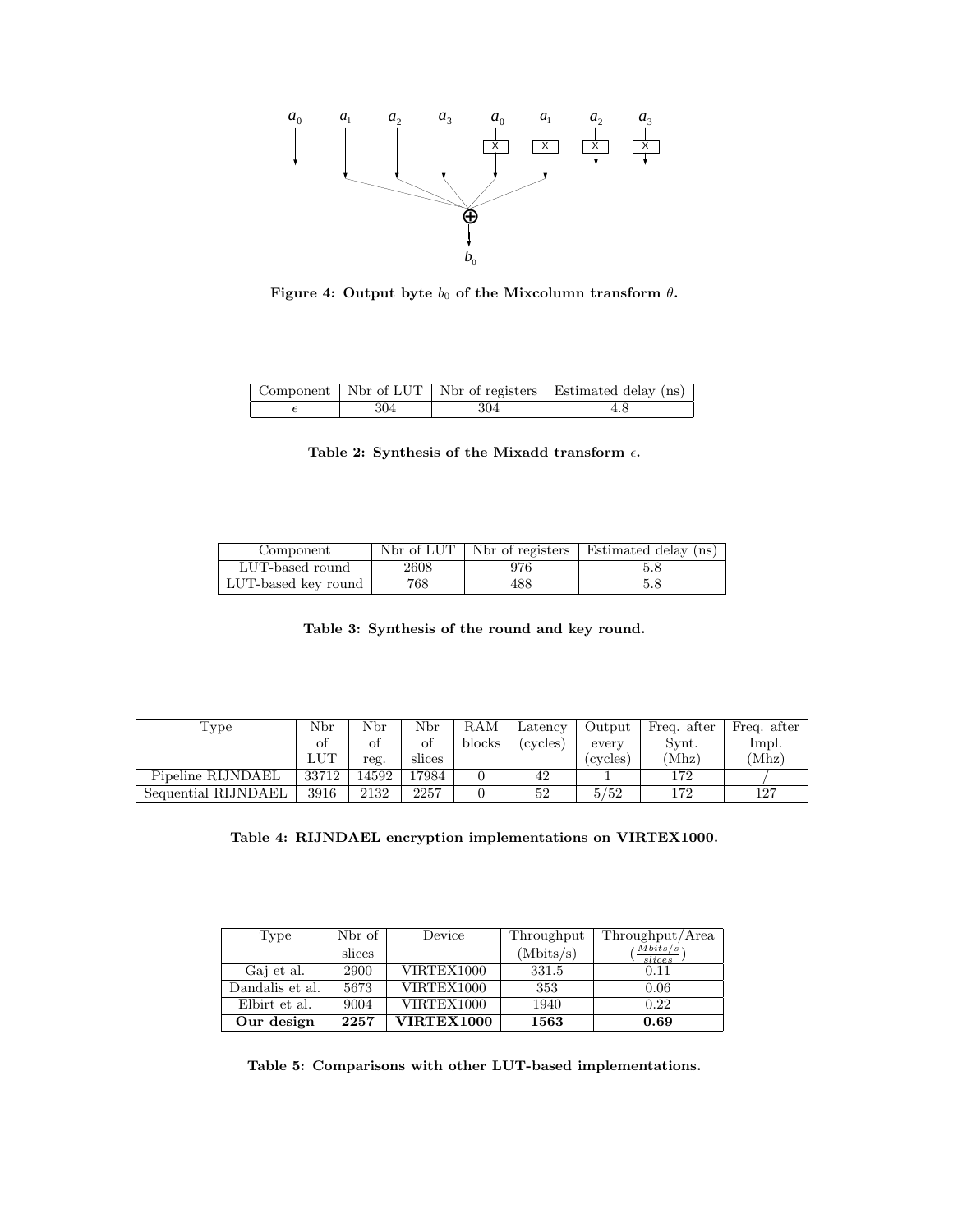

Figure 6: The round function  $\rho$ .

Our implementations of AES Rijndael directly results from the component descriptions. We decided to implement a pipeline version that unrolls the 10 RIJNDAEL rounds (illustrated on Figure 7) and a sequential version with only one unrolled round (illustrated on Figure 8 where the grey functions are actually included in the round  $\rho$ ). We observed the hardware cost in terms of LUT's, registers and slices as well as the frequency results. In this section, the frequency is estimated after synthesis<sup>7</sup> and implementation<sup>8</sup>.

On Table 4, we observe very high frequencies after synthesis. However, critical delays mainly occur when trying to place and route these synthesis results. The resulting implemented designs have surprising critical paths including 20% of logic and 80% of routes. We conclude that the real bottleneck of such large ciphers is the difficulty of having an efficient place and route. Actually, constraints come from shift registers and high fanout. Implementation could probably be improved by inserting registers but this additional degree of freedom for the routes would be balanced with additional ressources . We conclude that in case of critical routing delays, designs having logic paths over two (or more) slices can be considered. However, if our design methodology is applied, no slice should be used for register usage only and therefore this should not change the area requirements. Anyway, the resulting designs are very efficient as shown in Table 5 where we list the most efficient implementations within VIRTEX1000 FPGA's. Note that our pipeline design would be even more efficient but cannot fit into a VIRTEX1000.



Figure 7: Pipeline AES Rijndael.



Figure 8: Sequential AES Rijndael.

<sup>7</sup>FPGA Express (SYNOPSYS).

<sup>8</sup>Xilinx ISE4.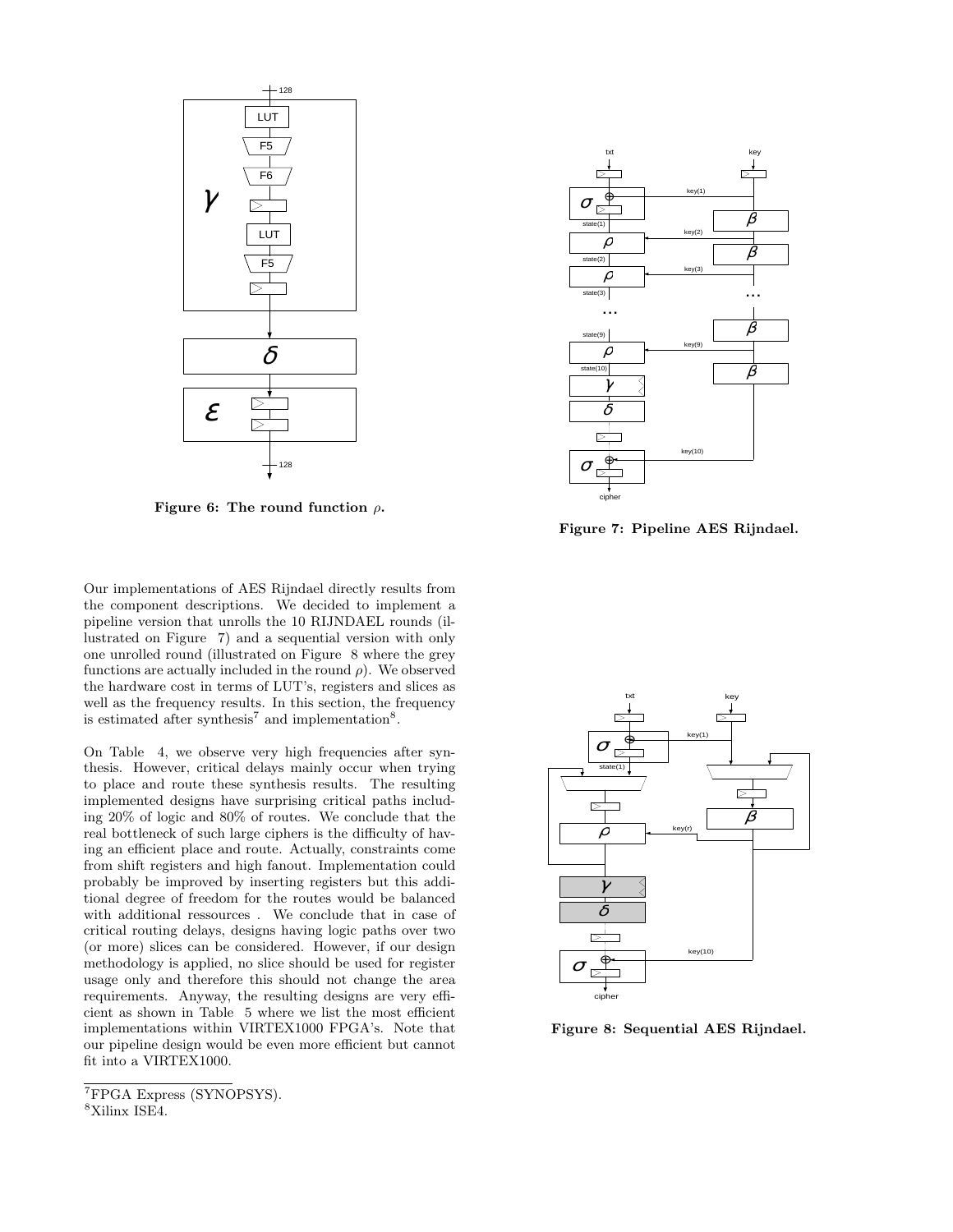#### **6.2 RAM-based implementations:**

In [9, 10, 11], RAM-based FPGA implementations of RI-JNDAEL encryption are proposed within a VIRTEX-E FPGA. In the next section, we propose designs implemented on the same technology and compare them with existing results.

As we previously mentioned, it is possible to implement the substitution boxes of RIJNDAEL in the RAM blocks available in present VIRTEX-E. Although this could result in very efficient implementations, it also involves different design constraints. When RAM blocks are used, a strong bottleneck arises when trying to place and route large designs. This make the optimal pipelining of CLB's completely ineffective. In order to illustrate this assumption, we decided to implement different RAM-based solutions, where only the number of pipeline stages differs:

- 1. A 42-cycle pipeline or 52-cycle sequential version with a 4-cycle round: a register is added after the RAMbased substitution box.
- 2. A 32-cycle pipeline or 42-cycle sequential version with a 3-cycle round: the register after the RAM-based substitution box is removed.
- 3. A 21-cycle pipeline or 31-cycle sequential version with a 2-cycle round: the register inside the mixadd transform  $\epsilon$  is also removed.
- 4. A 21-cycle sequential version with a 2-cycle round: the register after the multiplexor is removed.

Table 6 summarizes the implementation results of our different RAM-based RIJNDAEL encryption modules. It clearly illustrates that the high pipelining used in CLB-based implementations do not lead to optimal circuits. Actually, the most efficient solutions correspond to situations where logic paths cover two slices. The key difference with CLBdominated designs is the lower area requirements of the design that causes slices to be used for register usage only if high pipelining is performed. However, our methodology still holds: step 2 mentioned that the number of registers of components should never exceed the number of LUT's needed. Optimal designs have well balanced logic and register requirements. Our 21-cycle solutions have this interesting property: their ratio Nbr of  $LUT's/N$ br of registers is close to one.

Note that in case of sequential circuits, as high pipelining is no more wanted, it is also possible to modify the round structure so that initial and final key additions can be managed by the round function. This leads to very low area circuits as pictured on Figure 9.

The resulting designs improves the previously reported RAM-based implementations as shown in Table 7.



Figure 9: Modified sequential AES Rijndael.

### **7. CONCLUSIONS**

We propose a methodology to implement block ciphers in reconfigurable hardware and applied it to RIJNDAEL. Inherent constraints of FPGA's are taken into account in order to get very efficient circuits. We investigated different possible implementations: CLB-dominated or RAM-based, pipeline or sequential. These implementations involve different constraints but the design methodology holds as long as we keep the ratio Nbr of  $LUT's/Nbr$  of registers close to one. Efficiency is measured as the ratio  $Area (slices)/Throughput$  $(Mbits/s)$  and we obtain very efficient designs. A strong focus is placed on high throughput and low area and we implemented solutions for both criteria.

Upon comparison, our designs offer better results than previously reported in literature. Compact and high speed architectures are proposed and implemented on VIRTEX and VIRTEX-E technologies. Throughput is up to 14 Gbits/s and area requirements can be limited to 405 slices and 10 RAM blocks. Bottlenecks arises in the routing of our synthesis results. This could certainly be improved and this last point could deserve further analysis.

#### **8. REFERENCES**

- [1] Xilinx: Virtex 2.5V Field Programmable Gate Arrays Data Sheet, http://www.xilinx.com.
- [2] J.Daemen and V.Rijmen, The Block Cipher RIJNDAEL, NIST's AES home page, http : //www.nist.gov/aes.
- [3] A.J.Elbirt et Al, An FPGA Implementation and Performance Evaluation of the AES Block Cipher Candidate Algorithm Finalists, The Third Advanced Encryption Standard (AES3) Candidate Conference, April 13-14 2000, New York, USA.
- [4] K.Gaj and P.Chodowiec, Comparison of the Hardware Performance of the AES Candidates using Reconfigurable Hardware, The Third Advanced Encryption Standard (AES3)